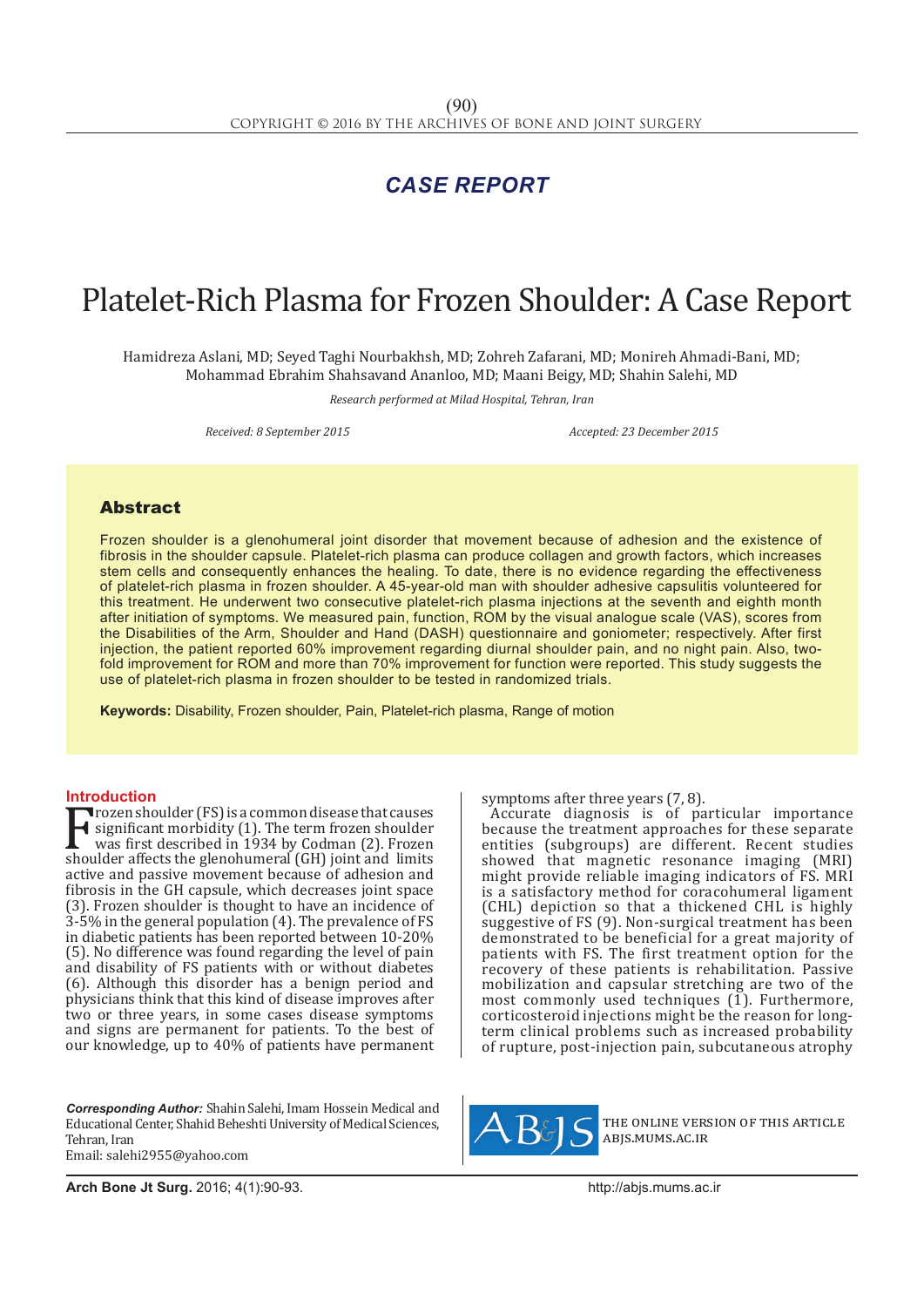THE ARCHIVES OF BONE AND JOINT SURGERY. ABJS.MUMS.AC.IR PLATELET-RICH PLASMA FOR FROZEN SHOULDER VOLUME 4. NUMBER 1. JANUARY 2016

#### and skin depigmentation (10).

Platelet-rich plasma (PRP) is an autogenous concentration of human platelets in a small volume of plasma. Platelet-rich plasma development via centrifugation has been greatly simplified so that it can be used in office settings as well as operating rooms (11). The use of PRP has increased, given its safety as well as the availability of new devices for outpatient preparation and delivery (12). Platelet-rich plasma can produce collagen and growth factors and might increase stem cells, which consequently enhances the healing process by delivering high concentrations of alpha-granules containing biologically active moieties (such as vascular endothelial growth factor and transforming growth factor-β) to the areas of soft tissue damage (13).

As this method has good results in the repair of tendons, muscles and ligaments and even fractures; and because there is no evidence of complications related to PRP injections and since we are not aware of the efficacy of the PRP injection on FS, we used PRP on a patient with FS.

#### **Case Report**

A 45-year-old man who has had FS for seven months volunteered for this study. He had painful stiff shoulder and was unable for abduction, flexion and lateral rotation more than 50% in comparison with the opposite unaffected side. After plain radiography and MRI, FS was confirmed. The patient did not have diabetes mellitus, stiff painful shoulder after trauma, osteoarthritis or any signs of bony damage. The interval time between the onset of symptoms and the start of the first injection was seven months. The patient was right-handed, and the left shoulder was affected. The study was approved by the Ethics in Research Committee of our institute. Written informed consent was obtained from the patient according to the Declaration of Helsinki.

#### *Treatment and Experimental protocol*

First, 20 ml of the patient's blood was drawn from the superficial saphenous vein by double syringe (syringe was distributed by Arthrex, Inc. USA). Next, the blood sample was centrifuged at 5000 rpm for five minutes to separate the blood into layers of red blood cells, buffy-coat of leucocytes, and plasma (Arthrex, Inc.USA) and lastly PRP was collected. We injected this product in the subacromial bursa and intra-articular space initially (seven months after symptoms initiated), then we repeated this process after four weeks. In this phase, PRP was injected only in the GH joint. We recommended shoulder stretching exercise to the patient after every injection.

Passive ROM and function were evaluated before the treatment and one month after the second injection, but pain assessment was performed at each phase. Passive ROM was measured by the goniometer, and the patient's pain was measured by the visual analogue scale (VAS), and the Iranian version of the Disability of Arm, Shoulder and Hand (DASH) questionnaire

was used for functional assessment (14). Finally, the patient was asked about to rank his satisfaction by a question on a Likert scale.

#### *Clinical Outcome*

The average pre-treatment ROM was 70 degrees for flexion, 75 degrees for abduction, and 25 degrees for external rotation. After the first treatment, the patient reported 60% improvement in shoulder pain during the daytime, and 100% at night. After the second injection, post-treatment mean ROM value showed: 150 degrees of flexion, 135 degrees of abduction, and 50 degrees of external rotation. Also, the patient reported improvements more than 70% regarding his function based on the DASH questionnaire. He was also 70% satisfied with the treatment.

#### **Discussion**

Frozen shoulder is caused by adhesion in the capsule, which creates pain, joint stiffness and limitation in range of motion (3). Although using corticosteroid and sometimes hyaluronic acid injections for FS could produce good outcomes, some physicians recommend physical therapy (15). Also, some researchers such as Calis et al. have reported the superiority of physical therapy to hyaluronic acid and corticosteroid injections (16). Oppositely, Hsieh et al. have reported that intraarticular hyaluronic acid injections did not produce extra benefits for patients with FS who were already receiving physiotherapy (17). The systematic reviews in this field have not yet confirmed the superiority of physiotherapy or those medications (10). In a comparison study, Rovetta and Montforte reported no major differences between corticosteroid alone and in combination with hyaluronic acid in patients with FS after 6 months of treatment. Also, they recommended patients who are receiving regular conventional treatment should be evaluated regularly concerning the side effects (18).

On the other hand, recently using PRP for soft tissue treatment has increased. Platelet-rich plasma is a fraction of whole blood containing concentrated growth factors and proteins and generally has a higher concentration of platelets compared with baseline blood (19, 20). Connective tissue healing for example tendon healing, occurs in three phases: inflammation, proliferation, and remodeling. The unique combination and concentration of bioactive molecules that exist within PRP have profound effects on the inflammatory, proliferative, and remodeling phases of wound healing. Researchers have shown the positive effects of PRP on different soft tissue damages such as chronic elbow tendinopathy, chronic achilles tendinopathy, and rotator cuff tendon tears (19).

We evaluated the efficacy of the PRP injection in a patient with FS in this study. The result showed improvement in the ROM of all directions and functional improvement of the patient. Also, the result showed decreases in pain during the daytime and complete pain improvement at night. Physicians usually recommend injections of corticosteroid and hyaluronic or physiotherapy for FS management,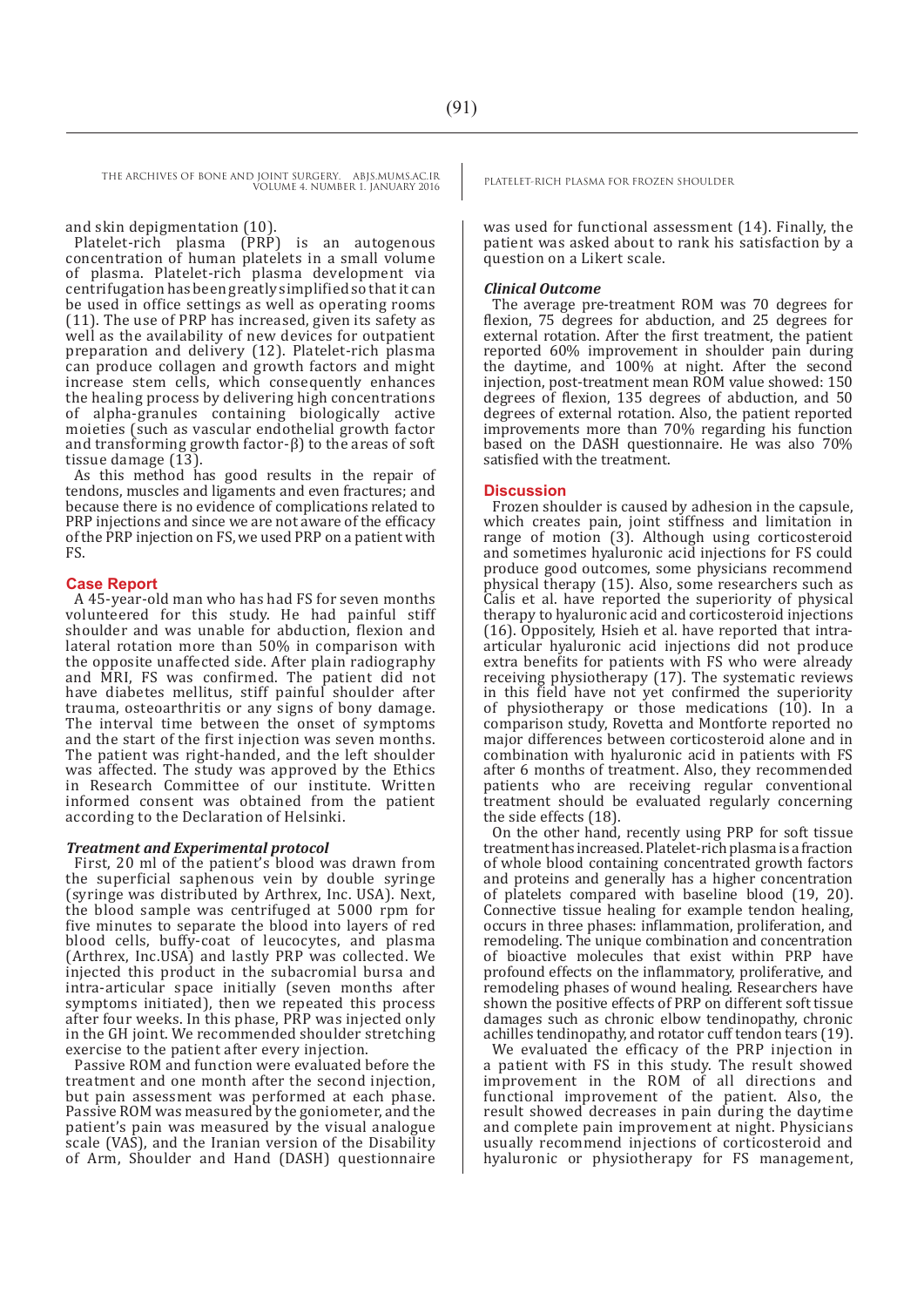THE ARCHIVES OF BONE AND JOINT SURGERY. ABJS.MUMS.AC.IR PLATELET-RICH PLASMA FOR FROZEN SHOULDER VOLUME 4. NUMBER 1. JANUARY 2016

but such injections have some side effects, and physiotherapy has not showed a superior efficacy according to the literature. However, in this report we have suggested a new effective intervention for improvement which seems to have no side effects. This study was a case report and we suggest evaluating PRP in more patients using randomized trials, and we suggest comparing the efficacy of corticosteroids, hyaluronic acid, and physiotherapy with PRP in patients with FS.

The results of this study support the use of PRP in frozen shoulder. We found that PRP has positive effects on healing during shoulder capsulitis. This intervention decreases pain and increases upper limb function. Also, it can improve range of shoulder motion in various directions.

Hamidreza Aslani MD Shahid Beheshti University of Medical Sciences, Tehran, Iran Knee and Sport Medicine Research and Education Center, Milad hospital, Tehran, Iran

Seyed Taghi Nourbakhsh MD

Orthopedic Surgeon, Knee and Sport Medicine Research and Education Center, Milad hospital, Tehran, Iran

Zohreh Zafarani MD University of Social Welfare and Rehabilitation Science, Tehran, Iran

Monireh Ahmadi-Bani MD Mohammad Ebrahim Shahsavand Ananloo MD Maani Beigy MD Knee and Sport Medicine Research and Education Center, Milad hospital, Tehran, Iran

Shahin Salehi MD Imam Hossein Medical Center, Shahid Beheshti University of Medical Sciences, Tehran, Iran

#### **References**

- 1. Uppal HS, Evans JP, Smith C. Frozen shoulder: a systematic review of therapeutic options. World J Orthop. 2015; 6(2):263-8.
- 2. Codman EA. The shoulder: rupture of the supraspinatus tendon and other lesions in or about the subacromial bursa. Malabar: Krieger Pub Co; 1984.
- 3. Robinson CM, Seah KT, Chee YH, Hindle P, Murray IR. Frozen shoulder. J Bone Joint Surg Br. 2012; 94(1):1-9.
- 4. Manske RC, Prohaska D. Diagnosis and management of adhesive capsulitis. Curr Rev Musculoskelet Med. 2008; 1(3-4):180-9.
- 5. Huang YP, Fann CY, Chiu YH, Yen MF, Chen LS, Chen HH, et al. Association of diabetes mellitus with the risk of developing adhesive capsulitis of the shoulder: a longitudinal population‐based followup study. Arthritis Care Res. 2013; 65(7):1197-202.
- 6. Uddin MM, Khan AA, Haig AJ, Uddin MK. Presentation of frozen shoulder among diabetic and non-diabetic patients. J Clin Orthop Trauma. 2014; 5(4):193-8.
- 7. Hand C, Clipsham K, Rees JL, Carr AJ. Long-term outcome of frozen shoulder. J Shoulder Elbow Surg. 2008; 17(2):231-6.
- 8. Shaffer B, Tibone JE, Kerlan RK. Frozen shoulder. A long-term follow-up. J Bone Joint Surg Am. 1992; 74(5):738-46.
- 9. Li JQ, Tang KL, Wang J, Li QY, Xu HT, Yang HF, et al. MRI findings for frozen shoulder evaluation: is the

thickness of the coracohumeral ligament a valuable diagnostic tool? PLoS One. 2011; 6(12):1-5.

- 10. Coombes BK, Bisset L, Vicenzino B. Efficacy and safety of corticosteroid injections and other injections for management of tendinopathy: a systematic review of randomised controlled trials. Lancet. 2010; 376(9754):1751-67.
- 11. Marx RE. Platelet-rich plasma: evidence to support its use. J Oral Maxillofac Surg. 2004; 62(4):489-96.
- 12. Hall MP, Band PA, Meislin RJ, Jazrawi LM, Cardone DA. Platelet-rich plasma: current concepts and application in sports medicine. J Am Acad Orthop Surg. 2009; 17(10):602-8.
- 13. Gautam VK, Verma S, Batra S, Bhatnagar N, Arora S. Platelet-rich plasma versus corticosteroid injection for recalcitrant lateral epicondylitis: clinical and ultrasonographic evaluation. J Orthop Surg. 2015;  $23(1):1-5.$
- 14. Mousavi SJ, Parnianpour M, Abedi M, Askary-Ashtiani A, Karimi A, Khorsandi A, et al. Cultural adaptation and validation of the Persian version of the Disabilities of the Arm, Shoulder and Hand (DASH) outcome measure. Clin Rehabil. 2008; 22(8):749-57.
- 15. Laska T, Hannig K. Physical therapy for spinal accessory nerve injury complicated by adhesive capsulitis. Phys Ther. 2001; 81(3):936-44.
- 16. Calis M, Demir H, Ulker S, Kirnap M, Duygulu F,